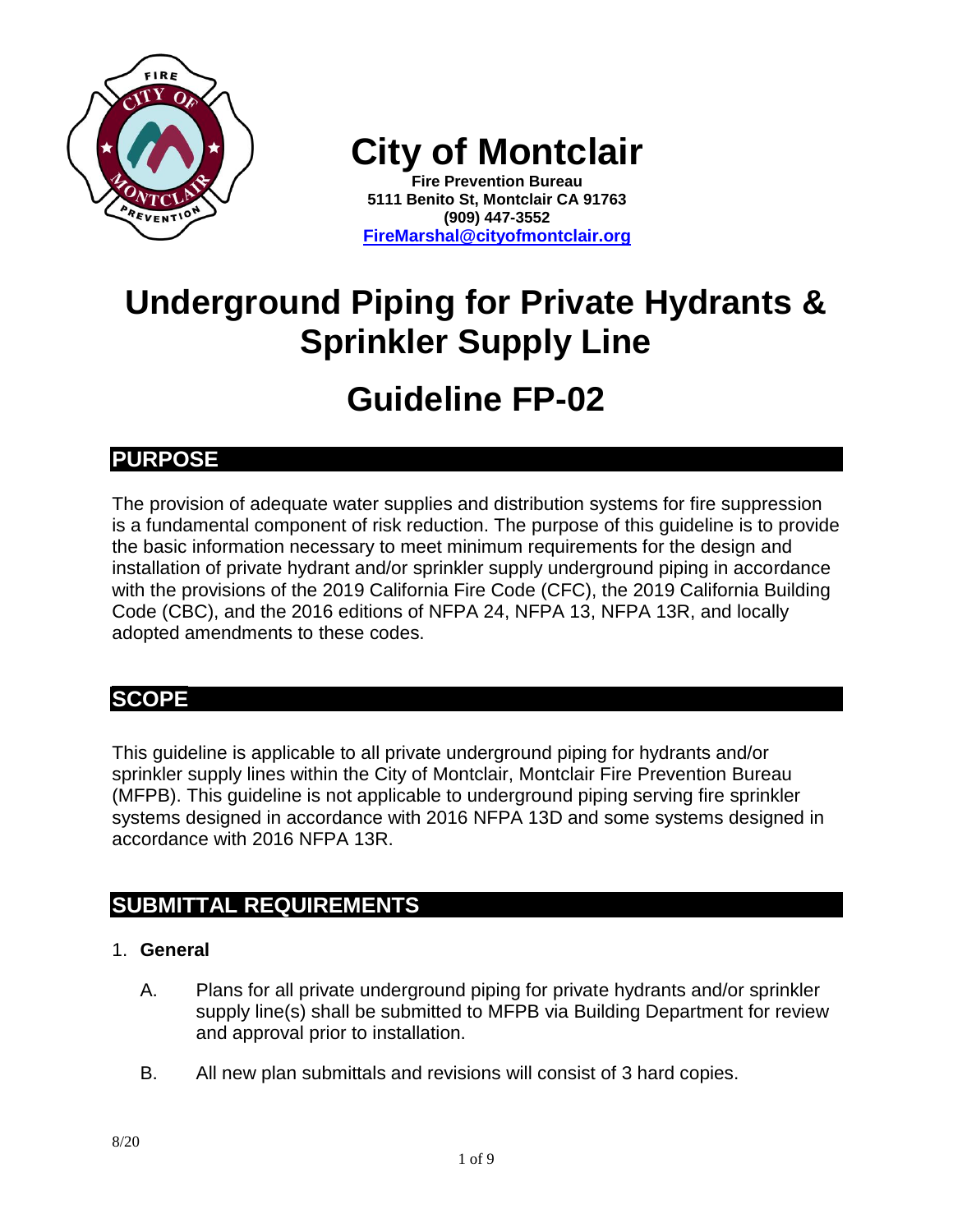- C. Plans shall be legible, scaled to nationally recognized standards, and printed as a blue- or blackline drawing. The MFPB does not accept either pen and ink plans or pen & ink changes to blueline plans.
- D. A current (within twelve months), completed Water Availability form shall accompany plans.

## 2. **Information to be provided on the title page**

- A. Applicable codes and standards used for the system design (e.g., 2019 CFC, 2019 CBC, 2016 NFPA 24, etc.).
- B. Project location, including the full legal address of the facility, and building number(s) if applicable; tract or parcel number.
- C. The contractor's name, telephone number, address, and California State contractor's license number and classification. Contractors must possess a valid A, C16, or C34 license or be registered as a Professional Engineer (PE). *Note: If the piping plan is designed by a PE, the plan shall contain the name, license number, and classification of the installing contractor, along with the PE wet stamp*. *If this information is not available at the time the plans are submitted, proof of compliance with this requirement must be provided to the MFPB at time of inspection.*

## 3. **Additional Required Information**

- A. Location of public mains and all public hydrants within 300 feet of the site.
- B. Location of all valves. Specify the type for each (e.g., post indicator valve (PIV), key gate valve, system control valve, double detector check (DDC) assembly, outside stem and yoke (OS&Y), etc.).
- C. PIVs or other approved indicating valves, shall be located a minimum of 40 feet from the building served. Where it is *impractical* to locate control valve(s) 40 feet from the building served, they may be located closer by one of the following methods:
	- 1) Approved wall mount indicating valves: Located on exterior walls without openings within 15 feet of the valve/s.
	- 2) Valve room: When the valve is placed in a room separated from the building by a one-hour fire barrier and the room is accessible from outside.
	- 3) Exterior risers: The valve may be placed in locations adjacent to exterior walls without openings within 15 feet of the valve.
	- 4) An approved manner acceptable by MFPB.
- D. Pipe size, class, and type; specify lined or unlined if applicable.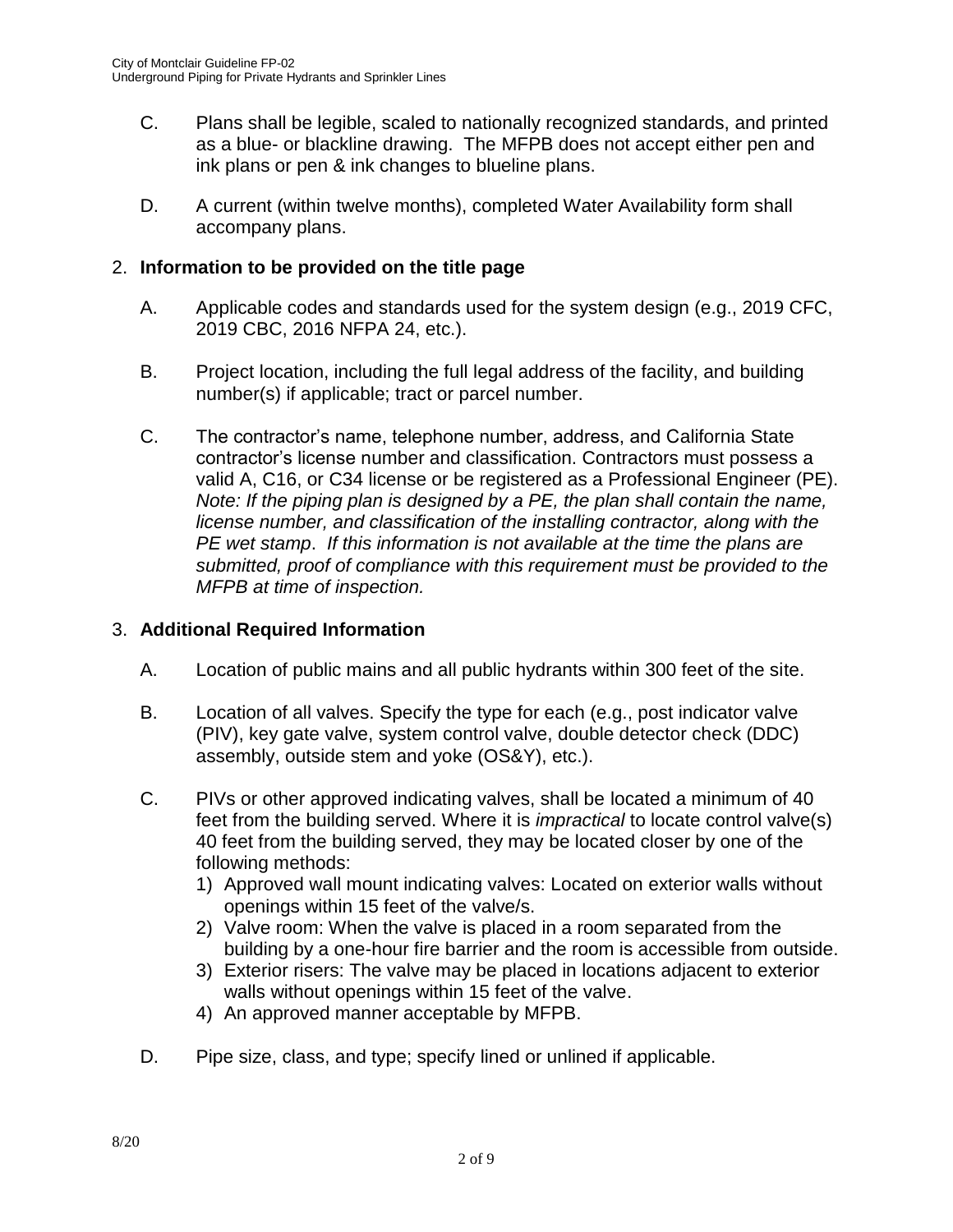- E. Indicate that ferrous pipe and fittings (excluding stainless steel 316) shall be encased in loose-fitting polyethylene *tubing* (pipe shall not be wrapped in polyethylene sheets) and that ferrous joints, pipe, and fittings shall be coated with asphaltic sealant or equivalent to inhibit corrosion. Exposed edges, cuts, and tears shall be tightly taped to inhibit water infiltration. Where joints are present in tubing, a minimum one-foot overlap shall be provided. Tubing shall extend three feet beyond transition between areas where ferrous pipe or fittings are used and where non-ferrous pipe begins.
- F. All bolts used for underground connections, including T bolts, shall be 316 stainless steel. Asphaltic sealants (and other opaque sealants) shall not be used to coat bolts (this is to ensure bolts can still be verified as 316 stainless steel during inspection).
- G. Thrust block locations, or specify the means of restraint as approved by 2016 NFPA 24.
- H. Location of the fire department connection (FDC). FDCs shall be on the address side of the building and located immediately adjacent to the approved fire department access road. The FDC shall be in a position allowing hose lines to be readily and conveniently attached and does not cross the fire department access roads. The FDC shall contain a minimum of *two* 2½" inlets. When the sprinkler demand is 500 gpm or greater (including the interior hose stream demand) or a standpipe system is included, *four* 2½" inlets shall be provided. The FDC shall be a listed assembly, i.e. Potter-Roemer FDC Models 5761- 5764, 5775, 5776, 5780, 5781, 5785, 5786, Guardian FDC Models 6224, 6226, 6242, 6244, or similar listed devices. Note: These are just examples of the models that would be accepted by MFPB. MFPB does not endorse any specific manufacturer.
- I. FDC's shall be no more than 50 feet from a public hydrant. The FDC may be located within 50 feet of a private hydrant if the FDC is connected to the fire sprinkler system by a dedicated pipe that connects on the system side (i.e., downstream) of the sprinkler system check valve or an above ground check valve is provided between the FDC and fire hydrant to prevent a looped condition.
- J. FDCs, PIVs, and backflow assemblies shall be readily visible and accessible from the fire lane. Vegetation may be used to screen backflow assemblies on the side that does not face the fire department access roadway.
- K. FDCs and PIVs, shall be painted OSHA safety red.
- L. FDCs, PIVs, and DDCs, shall have durable, legible signs clearly indicating the address of the facility they serve or, where appropriate, their function (e.g.,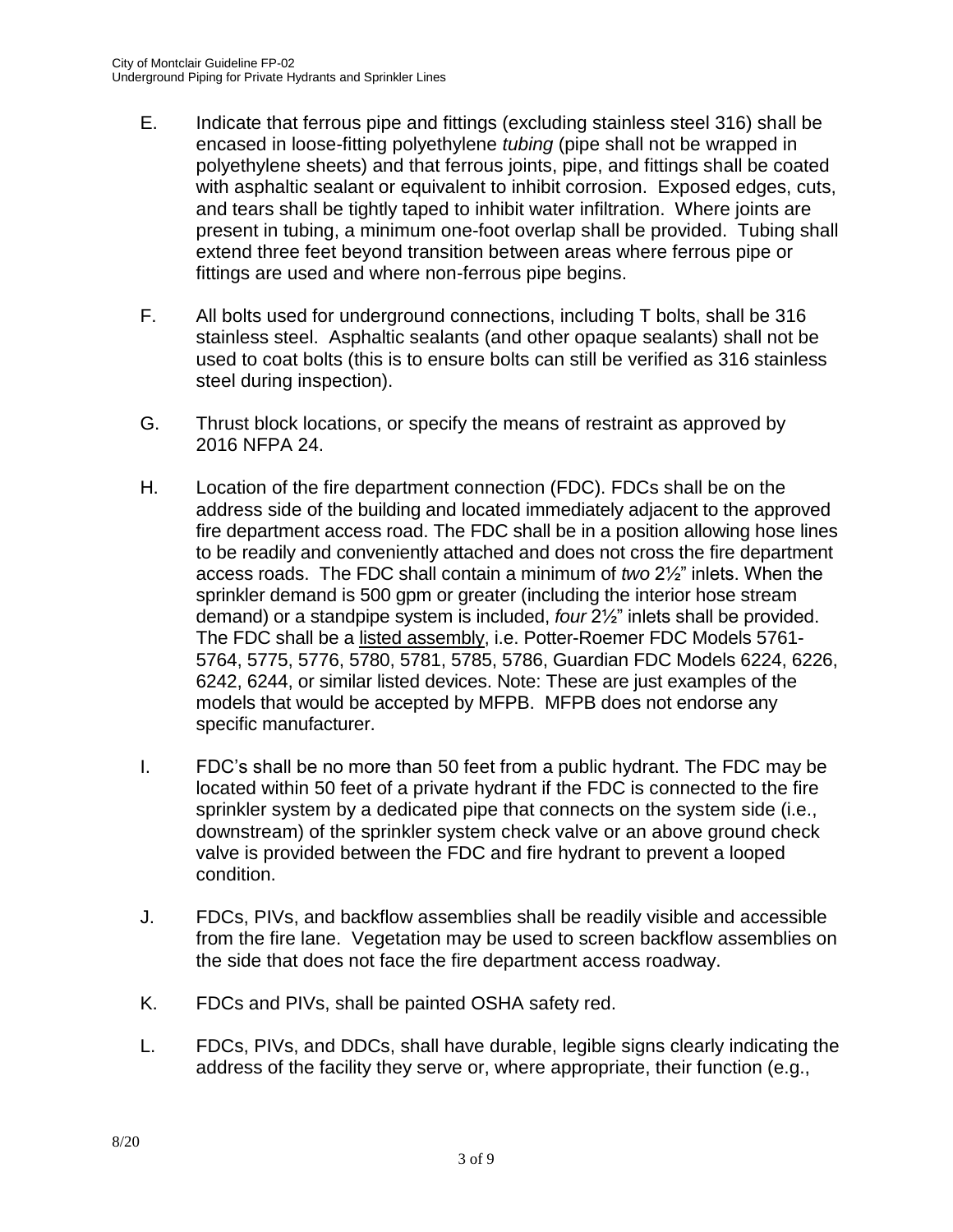"Sectional Valve 1 of 2"). Signs shall be securely attached to the device.

- M. Large private fire service mains shall have post indicating type sectional control valves at appropriate points in order to permit isolation of the system in the event of a break or during repair or extension. *Note: A large system is considered one with more than five connections including fire hydrants.*
- N. Provide a fire riser detail. When a pipe runs under footings or foundations of the building, a single corrosion resistant stainless steel pipe unit assembly is required. The pipe shall terminate a maximum of 18 inches from the exterior wall and six inches above the finished floor. A minimum of 2 inches clearance (annular space) shall be provided where the pipe passes through the floor or wall.



O. Provide a typical trench detail/section showing the depth of bury and thickness of sand bedding above and below the pipe.

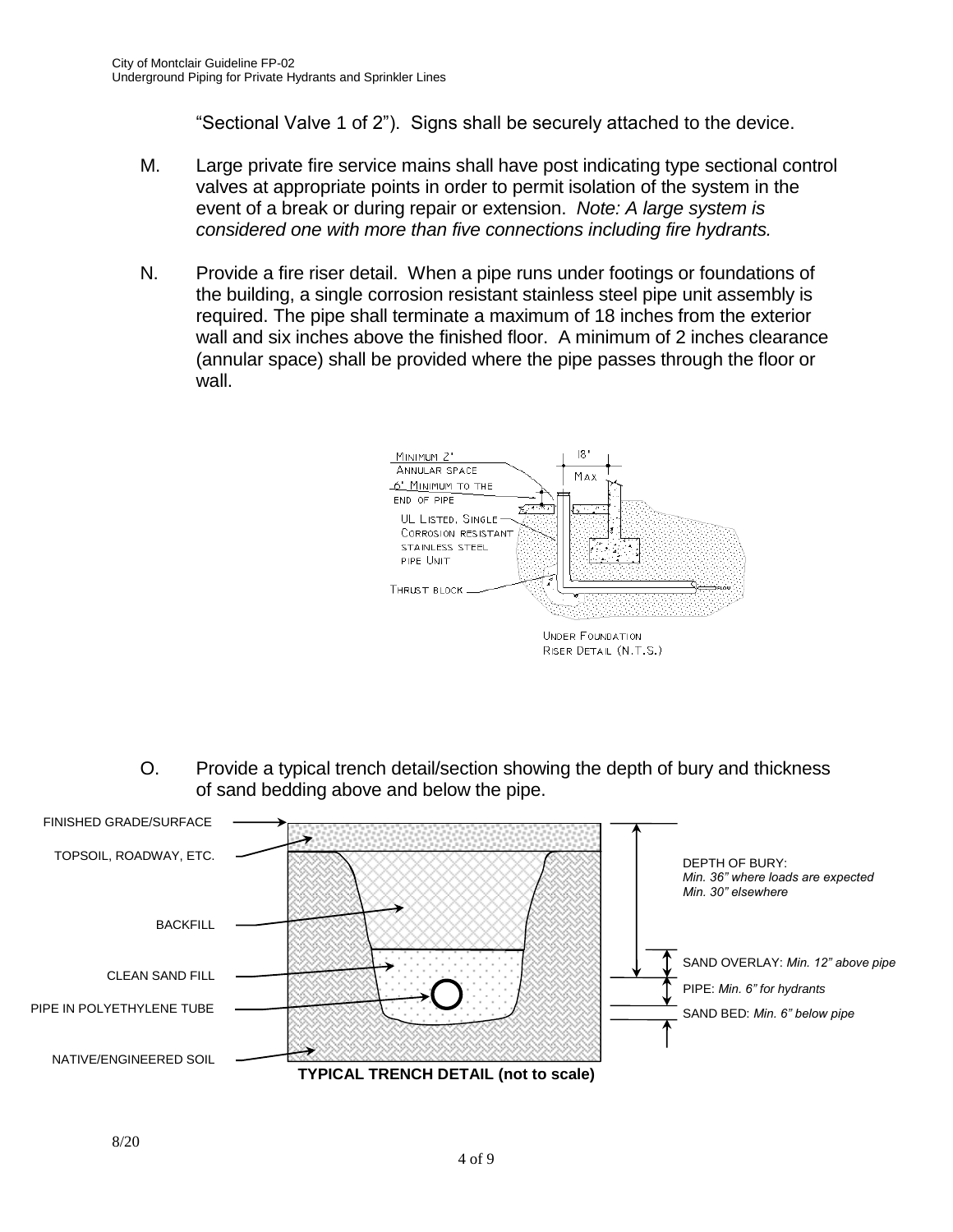O. The attached "NOTES FOR UNDERGROUND PIPING FOR PRIVATE HYDRANTS AND SPRINKLERS" shall be placed, verbatim, on all underground plans. The attached "NOTES FOR THRUST BLOCK RESTRAINTS" shall be placed, verbatim, on all underground plans that use thrust blocks as the restraining method.

## 4. **Underground Service for NFPA 13R Systems**

Underground service shall comply with one of the following designs based upon the parameters described:

A. The system design shall comply with NFPA 13 and NFPA 24 (see Sections 1 through 3 above) when:

1) Serving more than one R-1, R-2, or R-4 occupancy, *or*

2) The FDC is located between the city supply and sprinkler riser check valve.

B. The system design shall comply with NFPA 13R and the California Plumbing Code (CPC) when:

1) Serving a single R-1, R-2, or R-4 occupancy, *and*

2) The FDC is located downstream of (i.e., after) the sprinkler system riser check valve. The underground system may be interconnected with the building's domestic water supply line or may be a dedicated fire line. The FDC shall also comply with relevant requirements listed in this guideline including, but not limited to, identification, painting, accessibility, and orientation.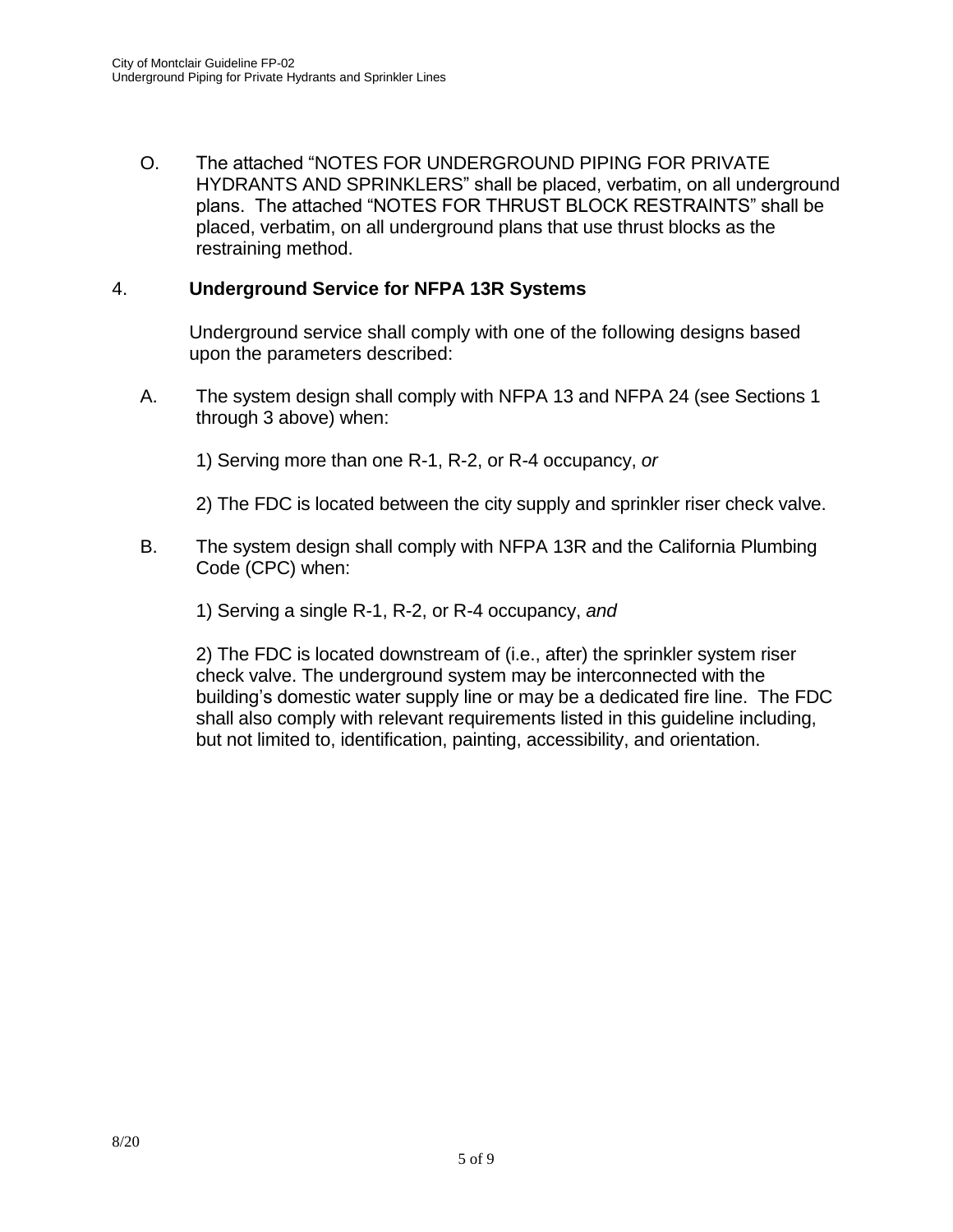# **City of Montclair NOTES FOR UNDERGROUND PIPING FOR PRIVATE HYDRANTS & SPRINKLERS**

#### **All of the notes listed below shall be placed, verbatim, on the plan under the heading "CITY OF MONTCLAIR NOTES"**

#### **INSPECTION REQUIREMENTS**

- 1. A minimum of three MFPB inspections are required for underground piping serving sprinkler systems and/or private hydrants: 1) Pre-pour inspection; 2) Hydrostatic testing; 3) Flush inspection. Call (951) 772-0007 to schedule all inspections. Inspections are conducted by contract inspection services from Dennis Grubb & Associates. All inspections are completed on Monday or Tuesday. *Pre-pour inspection:* Thrust block excavation shall be completed, but thrust blocks shall not be poured. All pipe shall be in place and exposed for visual inspection. Pipe shall be laid on a minimum six-inch bed of clean sand. Trenches shall be of a sufficient depth to allow the required cover above pipe. Ferrous pipe and fittings shall be encased in polyethylene tubing (not wrapped) and tightly taped to inhibit water infiltration. Ferrous joints (with the exception of stainless steel 316) shall be coated with asphaltic sealant or other corrosion retarding material. See items 11 – 19, 21 and 22 below for detailed requirements.
- 2. *Hydro Testing:* Thrust blocks shall be in place. Pipe shall be center-loaded with clean sand to prevent uplift, but all joints shall remain exposed. The system shall be hydrostatically tested at 200 psi (or 50 psi over maximum static pressure, whichever is greater) for a duration of at least two hours prior to the arrival of the MFPB inspector. See item 16 for detailed requirements.
- 3. *Flush inspection:* All portions of the underground system shall be flushed to remove debris prior to connection to overhead piping. Flow shall be through a minimum of a four-inch hose or pipe, unless otherwise approved by the MFPB inspector prior to scheduling the flush. Hose or pipe shall be restrained to prevent injury and damage. Discharged water shall be collected or diverted in accordance with applicable SWPPP/NPDES provisions. The local public works department, water district, and/or other applicable agency shall be notified of the scheduled flush by the contractor. The MFPB flush and hydro inspections may be scheduled concurrently. See items 11, 18, and 20 – 23 below for detailed requirements.
- 4. Upon flush inspection or prior to final sprinkler or site inspection, all detector check assemblies, control valves, and fire department connections (FDC) shall be clearly labeled with the address(es) served by the device. Address signs shall be securely attached to the device and be of a durable, fade-resistant material which is visible and legible from the fire lane. FDC and four-inch hydrant outlets shall be unobstructed and oriented toward the fire lane. Valves shall be locked in the open position with breakaway locks. All PIV valves and private hydrants shall be painted OSHA safety red. Hydrant and FDC caps shall be in place. See items  $6 - 9$ , 18, and  $20 - 23$  for detailed requirements.

#### **GENERAL REQUIREMENTS**

- 5. Installation, inspection, and testing shall conform to 2016 editions of NFPA 13 and NFPA 24. MFPB jurisdiction begins at the downstream side of the last valve on the detector check assembly. Verify design and installation requirements for the portion of the system preceding this point with the local water district.
- 6. Vegetation shall be selected and maintained in such a manner as to allow immediate location of, and unobstructed access to; all hydrants, control valves, fire department connections, and other devices or areas used for firefighting purposes.
- 7. A minimum three-foot clearance shall be provided around all hydrants and post indicating valves. A minimum three-foot clearance shall be provided on at least one side of a detector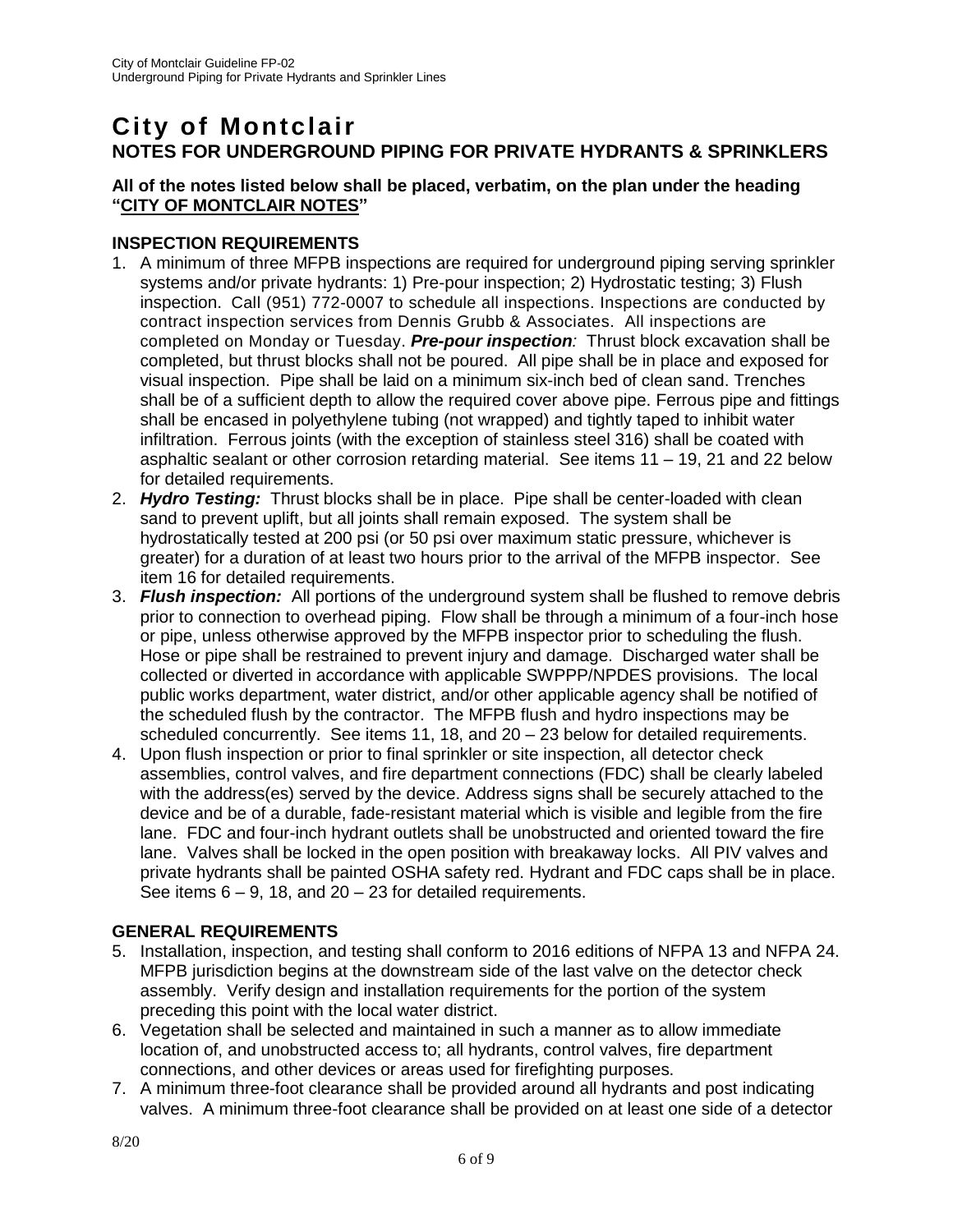check assembly to allow proper operation of the device. The front of FDC and the adjacent fire access roadway shall be free of any obstructions.

- 8. Any future modification to the approved private underground piping system is subject to review, inspection, and approval by the MFPB.
- 9. Approval of this plan shall not be interpreted as approval of any information or project conditions other than those items and requirements identified in MFPB Guideline, and applicable sections of the 2016 editions of NFPA 13 and NFPA 24. This project may be subject to additional requirements not stated herein upon examination of actual site and project conditions or disclosure of additional information.

## **PIPE AND TRENCH REQUIREMENTS**

- 10. A 6-inch bed of clean fill sand shall be provided below the pipe and 12-inches above the pipe (total of 18 inches plus outer diameter of the pipe).
- 11. Pipe shall be buried at least 36" where subject to loading (e.g., driveways, parking lots) and at least 30" elsewhere.
- 12. All pipe shall be approved for use in fire service systems. Class 150 will be used at a minimum, and class 200 pipe shall be used where the water pressure exceeds 150 psi. The use of galvanized pipe is prohibited when a portion of the system is buried.
- 13. All ferrous pipe and fittings shall be protected with a loose 8-mil polyethylene tube. Wrapping the pipe in polyethylene sheeting is not acceptable. The ends of the tube and any splices made for tees or other piping components shall be tightly sealed with two-inch tape that is approved for underground use.
- 14. All bolts used for underground connections, including T bolts, shall be 316 stainless steel. Asphaltic sealants (and other opaque sealants) shall not be used to coat bolts (this is to ensure bolts can still be verified as 316 stainless steel during inspection). All ferrous fittings (with the exception of 316 stainless steel) shall be cleaned and thoroughly coated with asphalt or other corrosion retarding material after assembly and prior to the installation of polyethylene tube
- 15. Thrust blocks, or another approved method of thrust restraint, shall be provided wherever pipe changes direction.
- 16. A minimum two-inch clearance shall be provided where the pipe passes through slabs or walls. Underground system shall terminate at the riser flange and placed a maximum of 18 inches from an exterior wall and 6 inches above the slab.
- 17. The FDC shall contain a minimum of two 2  $\frac{1}{2}$ " inlets. When the system design demand, including the interior hose stream demand or a standpipe, is a minimum 500 gpm, four  $2\frac{1}{2}$ " inlets shall be provided. FDCs shall be painted OSHA safety red.
- 18. Pipe running under a building or building foundation shall be stainless steel and shall not contain mechanical joints.

## **HYDRANT REQUIREMENTS**

- 19. Private fire hydrants shall be listed with a minimum of one 2 ½" and one 4" outlet. The 4" outlet shall face the fire department access road. All outlets shall be provided with National Standard Threads (NST). Private hydrants shall be painted OSHA safety red.
- 20. Fire hydrant supply piping shall be a minimum of six inches in diameter. The lowest valve operating nut shall be a minimum of eighteen inches above grade and the hydrant flange shall be a minimum of two inches above grade.
- 21. A keyed gate valve shall be provided for each hydrant in an accessible location. Keyed gate valves shall be located within six to ten feet of the hydrant in an area that is unobstructed and clearly visible. Valves shall not be located in parking stalls.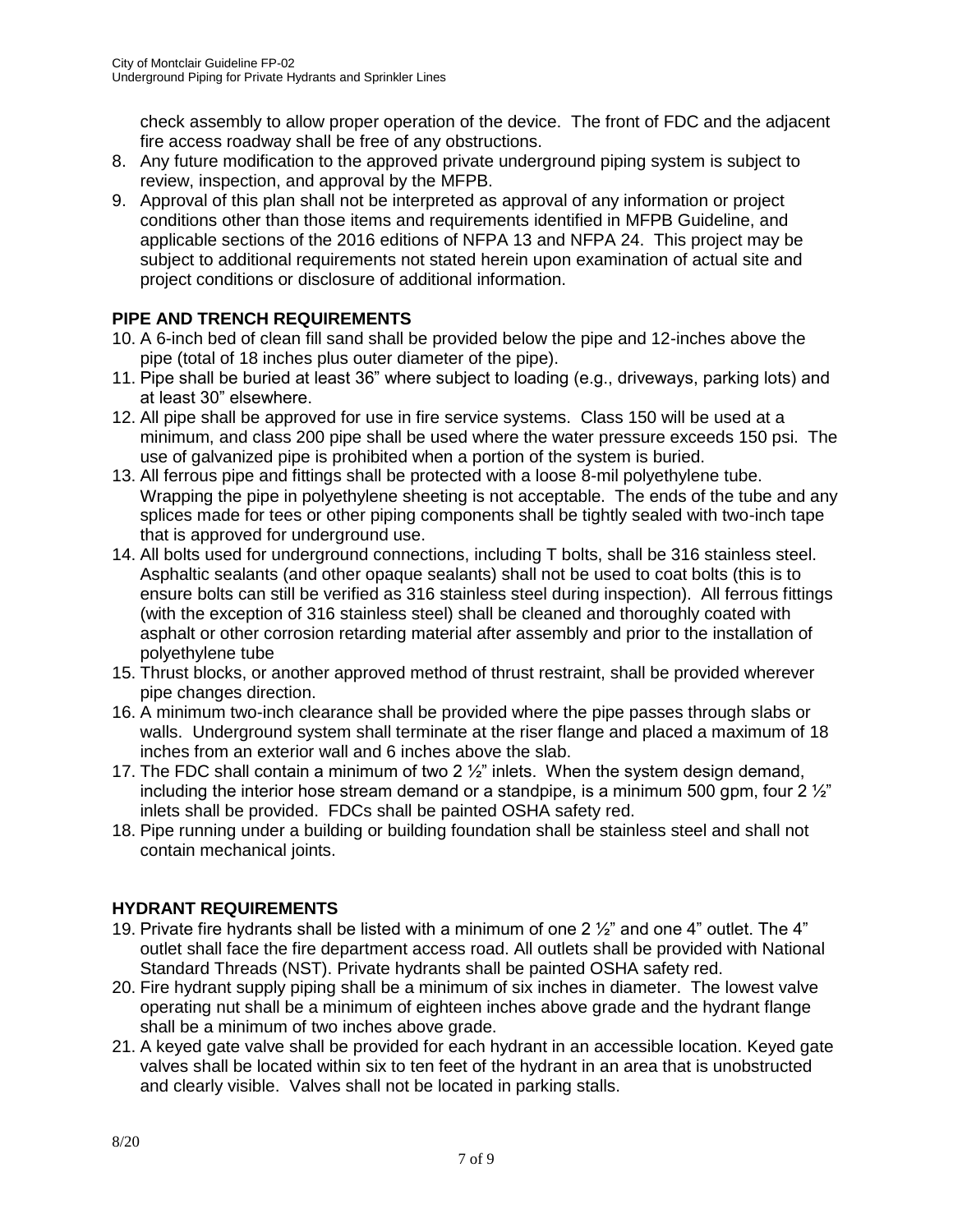22. All fire hydrants shall have a "Blue Reflective Pavement Marker" indicating their location per the MFPB standard detailed in Access Guideline. Private hydrants and markers are to be maintained in good condition by the property owner.